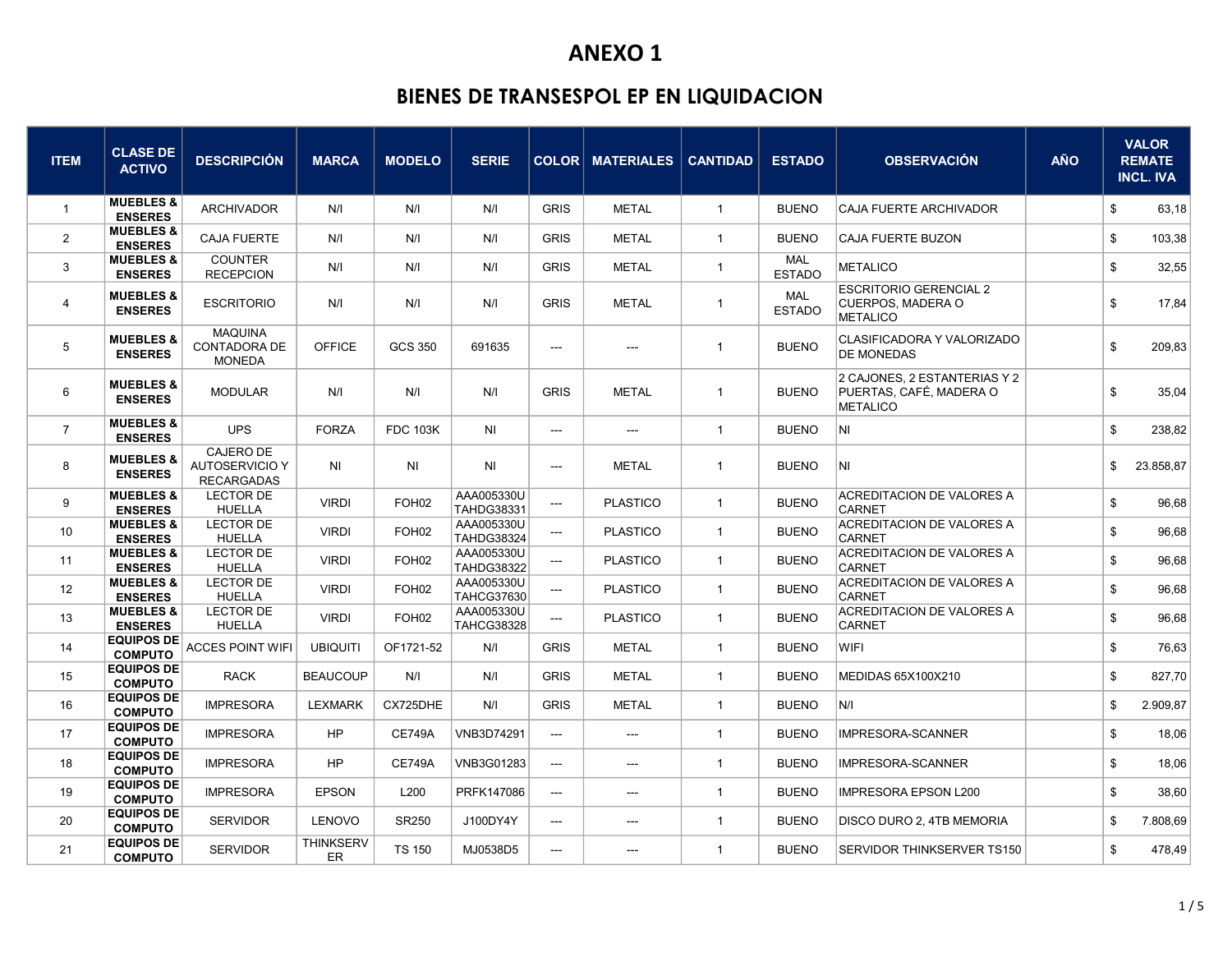| <b>ITEM</b> | <b>CLASE DE</b><br><b>ACTIVO</b>      | <b>DESCRIPCIÓN</b>                                                                  | <b>MARCA</b>     | <b>MODELO</b>                   | <b>SERIE</b>              |                          | <b>COLOR MATERIALES</b>   | <b>CANTIDAD</b> | <b>ESTADO</b>    | <b>OBSERVACIÓN</b>                                                                                           | <b>AÑO</b> |                           | <b>VALOR</b><br><b>REMATE</b><br><b>INCL. IVA</b> |
|-------------|---------------------------------------|-------------------------------------------------------------------------------------|------------------|---------------------------------|---------------------------|--------------------------|---------------------------|-----------------|------------------|--------------------------------------------------------------------------------------------------------------|------------|---------------------------|---------------------------------------------------|
| 22          | <b>EQUIPOS DE</b><br><b>COMPUTO</b>   | <b>SWITCH</b>                                                                       | <b>HP</b>        | <b>JH017A</b>                   | CN78GVH0L<br>$\mathbf{L}$ | ---                      | ---                       | $\overline{1}$  | <b>BUENO</b>     | SWITCH HP 1420 24G 24<br><b>PUERTOS</b>                                                                      |            | \$                        | 145,34                                            |
| 23          | <b>EQUIPOS DE</b><br><b>COMPUTO</b>   | <b>TABLET PORTATIL</b>                                                              | <b>CHUWI</b>     | N <sub>l</sub>                  | Q64G421806<br>01680       | ---                      | ---                       | $\overline{1}$  | <b>BUENO</b>     | INI.                                                                                                         |            | \$                        | 208,00                                            |
| 24          | <b>EQUIPOS DE</b><br><b>COMPUTO</b>   | <b>TABLET PORTATIL</b>                                                              | <b>CHUWI</b>     | N <sub>l</sub>                  | Q64G421806<br>01422       | $\overline{a}$           | $\qquad \qquad -\qquad -$ | $\mathbf{1}$    | <b>BUENO</b>     | $\vert N \vert$                                                                                              |            | \$                        | 208,00                                            |
| 25          | <b>SEGURIDAD</b>                      | <b>EQUIPOS DE CAMARA DE VIDEO</b><br><b>DOMO</b>                                    | <b>HIKVISION</b> | DS-<br>2DE72321W-<br><b>AE</b>  | C52435132                 | ---                      | <b>METAL</b>              | $\mathbf{1}$    | <b>BUENO</b>     | METALICO                                                                                                     |            | \$                        | 515,30                                            |
| 26          | <b>SEGURIDAD</b>                      | <b>EQUIPOS DE CAMARA DE VIDEO</b><br><b>DOMO</b>                                    | <b>HIKVISION</b> | DS-<br>2DE72321W-<br><b>AE</b>  | C52435137                 | ---                      | <b>METAL</b>              | $\mathbf{1}$    | <b>BUENO</b>     | METALICO                                                                                                     |            | \$                        | 515,30                                            |
| 27          | <b>EQUIPOS DE</b><br><b>SEGURIDAD</b> | <b>CIRCUITO DE</b><br>SEGURIDAD DE<br><b>OFICINA</b>                                | <b>HIKVISION</b> | <b>DS-7216HVI-</b><br><b>ST</b> | 415914004                 | ---                      | <b>METAL</b>              | $\mathbf{1}$    | REGULAR METALICO |                                                                                                              |            | $\boldsymbol{\mathsf{s}}$ | 15,51                                             |
| 28          | <b>EQUIPOS DE</b><br><b>SEGURIDAD</b> | <b>EQUIPO DE</b><br><b>GRABACION</b>                                                | <b>HIKVISION</b> | <b>DS-7608NI-</b><br>E2/8P      | C12370708                 | ---                      | <b>METAL</b>              | $\mathbf{1}$    | <b>BUENO</b>     | METALICO                                                                                                     |            | \$                        | 791,44                                            |
| 29          | <b>EQUIPOS DE</b><br><b>SEGURIDAD</b> | <b>LECTOR DE</b><br><b>HUELLA</b>                                                   | N/I              | N/I                             | N/I                       | <b>GRIS</b>              | <b>METAL</b>              | $\overline{1}$  | <b>REGULAR</b>   | U:RDI                                                                                                        |            | \$                        | 75,50                                             |
| 30          | <b>EQUIPOS DE</b><br><b>SEGURIDAD</b> | <b>LECTOR DE</b><br><b>TRAJETA</b>                                                  | N/I              | N/I                             | N/I                       | <b>GRIS</b>              | <b>METAL</b>              | $\mathbf{1}$    | <b>BUENO</b>     | N/I                                                                                                          |            | \$                        | 75,50                                             |
| 31          | <b>EQUIPOS DE</b><br><b>SEGURIDAD</b> | <b>EQUIPO Y SISTEMA</b><br>DE CONTROL<br>LOGISTICO CON<br><b>TORNIQUETES</b>        | <b>VIRDI</b>     | AC 1000                         | ACJ012010JT<br>AIBG09939  | ---                      | <b>METAL</b>              | $\mathbf{1}$    | <b>BUENO</b>     | TORNIQUETE TIPO TRIPODE,<br>ACERO INOXIDABLE, CONTROL<br>UNIDIRECCIONAL, CAPACIDAD<br>20 PERSONAS POR MINUTO |            | \$                        | 3.976,48                                          |
| 32          | <b>EQUIPOS DE</b><br><b>SEGURIDAD</b> | <b>EQUIPO Y SISTEMA</b><br>DE CONTROL<br><b>LOGISTICO CON</b><br><b>TORNIQUETES</b> | <b>VIRDI</b>     | AC 1000                         | ACJ012010JT<br>AGLG04453  | ---                      | <b>METAL</b>              | $\overline{1}$  | <b>BUENO</b>     | TORNIQUETE TIPO TRIPODE,<br>ACERO INOXIDABLE, CONTROL<br>UNIDIRECCIONAL, CAPACIDAD<br>20 PERSONAS POR MINUTO |            | \$                        | 3.976,48                                          |
| 33          | <b>EQUIPOS DE</b><br><b>SEGURIDAD</b> | <b>EQUIPO Y SISTEMA</b><br>DE CONTROL<br><b>LOGISTICO CON</b><br><b>TORNIQUETES</b> | <b>VIRDI</b>     | AC 1000                         | ACJ012010JT<br>AHHG07175  | ---                      | <b>METAL</b>              | $\mathbf{1}$    | <b>BUENO</b>     | TORNIQUETE TIPO TRIPODE,<br>ACERO INOXIDABLE, CONTROL<br>UNIDIRECCIONAL, CAPACIDAD<br>20 PERSONAS POR MINUTO |            | \$                        | 3.976,48                                          |
| 34          | <b>EQUIPOS DE</b><br><b>SEGURIDAD</b> | <b>EQUIPO Y SISTEMA</b><br>DE CONTROL<br><b>LOGISTICO CON</b><br><b>TORNIQUETES</b> | <b>VIRDI</b>     | AC 1000                         | ACJ012010JT<br>AHHG07177  | ---                      | <b>METAL</b>              | $\mathbf{1}$    | <b>BUENO</b>     | TORNIQUETE TIPO TRIPODE.<br>ACERO INOXIDABLE, CONTROL<br>UNIDIRECCIONAL, CAPACIDAD<br>20 PERSONAS POR MINUTO |            | \$                        | 3.976,48                                          |
| 35          | <b>EQUIPOS DE</b><br><b>SEGURIDAD</b> | <b>EQUIPO Y SISTEMA</b><br>DE CONTROL<br>LOGISTICO CON<br><b>TORNIQUETES</b>        | <b>VIRDI</b>     | AC 1000                         | ACJ012010JT<br>AHHG07176  | $\overline{\phantom{a}}$ | <b>METAL</b>              | $\overline{1}$  | <b>BUENO</b>     | TORNIQUETE TIPO TRIPODE.<br>ACERO INOXIDABLE, CONTROL<br>UNIDIRECCIONAL, CAPACIDAD<br>20 PERSONAS POR MINUTO |            | \$                        | 3.976,48                                          |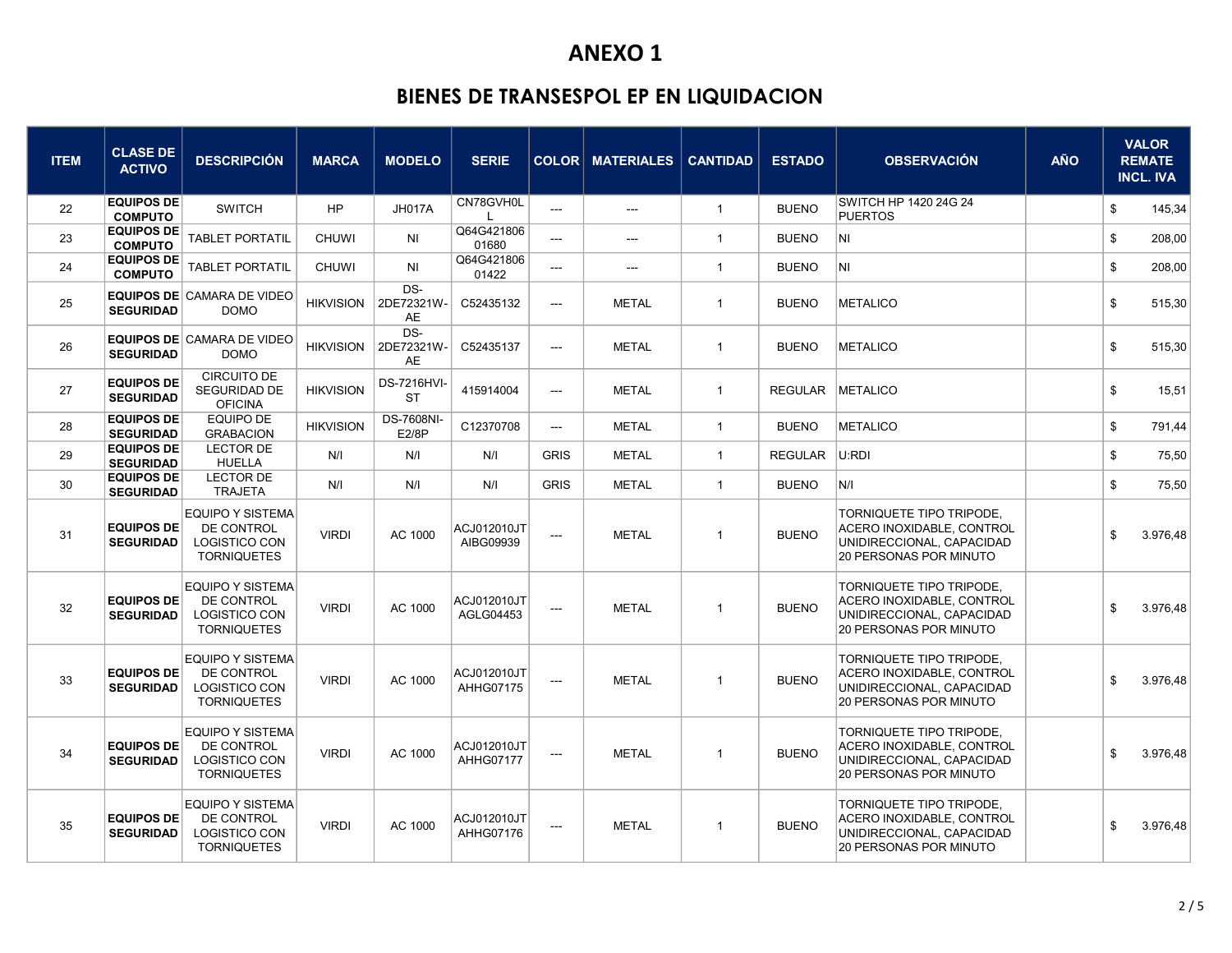| <b>ITEM</b> | <b>CLASE DE</b><br><b>ACTIVO</b>      | <b>DESCRIPCIÓN</b>                                                                  | <b>MARCA</b> | <b>MODELO</b> | <b>SERIE</b>                  |                          | <b>COLOR MATERIALES</b> | <b>CANTIDAD</b> | <b>ESTADO</b> | <b>OBSERVACIÓN</b>                                                                                                  | <b>AÑO</b> | <b>VALOR</b><br><b>REMATE</b><br><b>INCL. IVA</b> |
|-------------|---------------------------------------|-------------------------------------------------------------------------------------|--------------|---------------|-------------------------------|--------------------------|-------------------------|-----------------|---------------|---------------------------------------------------------------------------------------------------------------------|------------|---------------------------------------------------|
| 36          | <b>EQUIPOS DE</b><br><b>SEGURIDAD</b> | <b>EQUIPO Y SISTEMA</b><br>DE CONTROL<br>LOGISTICO CON<br><b>TORNIQUETES</b>        | <b>VIRDI</b> | AC 1000       | ACJ012010JT<br>$\overline{A}$ | ---                      | <b>METAL</b>            | $\mathbf{1}$    | <b>BUENO</b>  | TORNIQUETE TIPO TRIPODE.<br>ACERO INOXIDABLE, CONTROL<br>UNIDIRECCIONAL, CAPACIDAD<br>20 PERSONAS POR MINUTO        |            | \$<br>3.976,48                                    |
| 37          | <b>EQUIPOS DE</b><br><b>SEGURIDAD</b> | <b>EQUIPO Y SISTEMA</b><br>DE CONTROL<br>LOGISTICO CON<br><b>TORNIQUETES</b>        | <b>VIRDI</b> | AC 1000       | ACJ012010JT<br>AHHG07239      | $\sim$                   | <b>METAL</b>            | $\mathbf{1}$    | <b>BUENO</b>  | TORNIQUETE TIPO TRIPODE,<br>ACERO INOXIDABLE, CONTROL<br>UNIDIRECCIONAL, CAPACIDAD<br>20 PERSONAS POR MINUTO        |            | 3.976,48<br>\$                                    |
| 38          | <b>EQUIPOS DE</b><br><b>SEGURIDAD</b> | <b>EQUIPO Y SISTEMA</b><br>DE CONTROL<br><b>LOGISTICO CON</b><br><b>TORNIQUETES</b> | <b>VIRDI</b> | AC 1000       | ACJ012010JT<br>AIBG10238      | ---                      | <b>METAL</b>            | $\mathbf{1}$    | <b>BUENO</b>  | TORNIQUETE TIPO TRIPODE.<br>ACERO INOXIDABLE, CONTROL<br>UNIDIRECCIONAL, CAPACIDAD<br>20 PERSONAS POR MINUTO        |            | \$<br>3.976,48                                    |
| 39          | <b>EQUIPOS DE</b><br><b>SEGURIDAD</b> | <b>EQUIPO Y SISTEMA</b><br>DE CONTROL<br>LOGISTICO CON<br><b>TORNIQUETES</b>        | <b>VIRDI</b> | AC 1000       | ACJ012010JT<br>AIBG09932      | $\sim$ $\sim$            | <b>METAL</b>            | $\mathbf{1}$    | <b>BUENO</b>  | TORNIQUETE TIPO TRIPODE,<br>ACERO INOXIDABLE, CONTROL<br>UNIDIRECCIONAL, CAPACIDAD<br>20 PERSONAS POR MINUTO        |            | 3.976.48<br>\$                                    |
| 40          | <b>EQUIPOS DE</b><br><b>SEGURIDAD</b> | <b>EQUIPO Y SISTEMA</b><br>DE CONTROL<br><b>LOGISTICO CON</b><br><b>TORNIQUETES</b> | <b>VIRDI</b> | AC 1000       | ACJ012010JT<br>AHHG07234      | $\overline{\phantom{a}}$ | <b>METAL</b>            | $\mathbf{1}$    | <b>BUENO</b>  | TORNIQUETE TIPO TRIPODE,<br>ACERO INOXIDABLE, CONTROL<br>UNIDIRECCIONAL, CAPACIDAD<br>20 PERSONAS POR MINUTO        |            | \$<br>3.976,48                                    |
| 41          | <b>EQUIPOS DE</b><br><b>SEGURIDAD</b> | <b>EQUIPO Y SISTEMA</b><br>DE CONTROL<br>LOGISTICO CON<br><b>TORNIQUETES</b>        | <b>VIRDI</b> | AC 1000       | ACJ012010JT<br>AGLG04455      | $\overline{\phantom{a}}$ | <b>METAL</b>            | $\mathbf{1}$    | <b>BUENO</b>  | TORNIQUETE TIPO TRIPODE.<br>ACERO INOXIDABLE, CONTROL<br>UNIDIRECCIONAL, CAPACIDAD<br>20 PERSONAS POR MINUTO        |            | \$<br>3.976,48                                    |
| 42          | <b>EQUIPOS DE</b><br><b>SEGURIDAD</b> | <b>EQUIPO Y SISTEMA</b><br>DE CONTROL<br>LOGISTICO CON<br><b>TORNIQUETES</b>        | <b>VIRDI</b> | AC 1000       | ACJ012010JT<br>AIBG09937      | $\sim$                   | <b>METAL</b>            | $\mathbf{1}$    | <b>BUENO</b>  | TORNIQUETE TIPO TRIPODE.<br>ACERO INOXIDABLE, CONTROL<br>UNIDIRECCIONAL, CAPACIDAD<br>20 PERSONAS POR MINUTO        |            | \$<br>3.976,48                                    |
| 43          | <b>EQUIPOS DE</b><br><b>SEGURIDAD</b> | <b>EQUIPO Y SISTEMA</b><br>DE CONTROL<br>LOGISTICO CON<br><b>TORNIQUETES</b>        | <b>VIRDI</b> | AC 1000       | ACJ012010JT<br>AHHG07233      | $\sim$                   | <b>METAL</b>            | $\mathbf{1}$    | <b>BUENO</b>  | TORNIQUETE TIPO TRIPODE.<br>ACERO INOXIDABLE, CONTROL<br>UNIDIRECCIONAL, CAPACIDAD<br><b>20 PERSONAS POR MINUTO</b> |            | 3.976,48<br>\$                                    |
| 44          | <b>EQUIPOS DE</b><br><b>SEGURIDAD</b> | <b>EQUIPO Y SISTEMA</b><br>DE CONTROL<br>LOGISTICO CON<br><b>TORNIQUETES</b>        | <b>VIRDI</b> | AC 1000       | ACJ012010JT<br>AHHG07235      | ---                      | <b>METAL</b>            | $\mathbf{1}$    | <b>BUENO</b>  | TORNIQUETE TIPO TRIPODE.<br>ACERO INOXIDABLE, CONTROL<br>UNIDIRECCIONAL, CAPACIDAD<br>20 PERSONAS POR MINUTO        |            | \$<br>3.976,48                                    |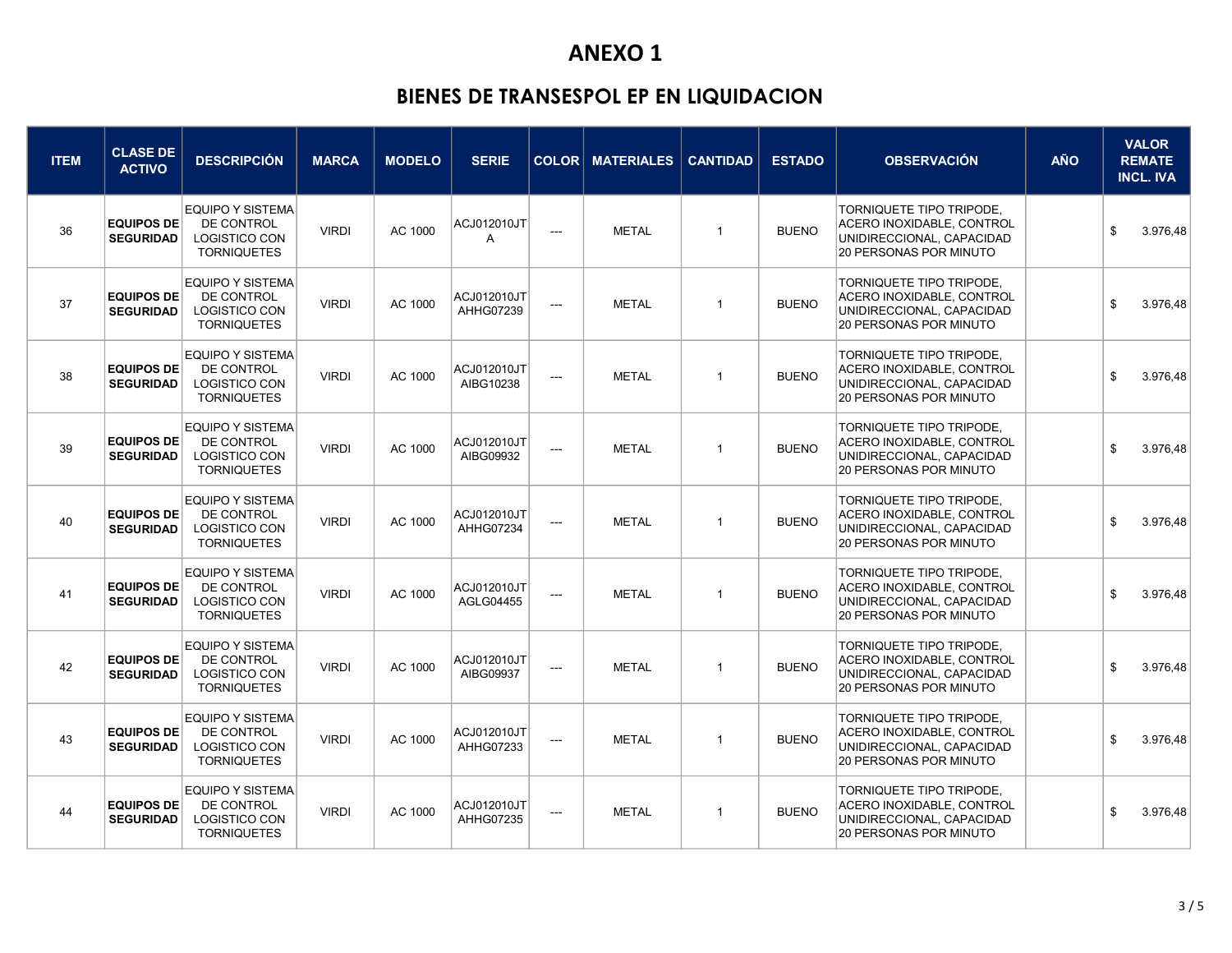| <b>ITEM</b> | <b>CLASE DE</b><br><b>ACTIVO</b>      | <b>DESCRIPCIÓN</b>                                                                  | <b>MARCA</b> | <b>MODELO</b> | <b>SERIE</b>                  |                          | <b>COLOR MATERIALES</b> | <b>CANTIDAD</b> | <b>ESTADO</b> | <b>OBSERVACIÓN</b>                                                                                                  | AÑO | <b>VALOR</b><br><b>REMATE</b><br><b>INCL. IVA</b> |
|-------------|---------------------------------------|-------------------------------------------------------------------------------------|--------------|---------------|-------------------------------|--------------------------|-------------------------|-----------------|---------------|---------------------------------------------------------------------------------------------------------------------|-----|---------------------------------------------------|
| 45          | <b>EQUIPOS DE</b><br><b>SEGURIDAD</b> | <b>EQUIPO Y SISTEMA</b><br>DE CONTROL<br>LOGISTICO CON<br><b>TORNIQUETES</b>        | <b>VIRDI</b> | AC 1000       | ACJ012010JT<br>AIBG09935      | $\overline{\phantom{a}}$ | <b>METAL</b>            | -1              | <b>BUENO</b>  | TORNIQUETE TIPO TRIPODE.<br>ACERO INOXIDABLE, CONTROL<br>UNIDIRECCIONAL, CAPACIDAD<br>20 PERSONAS POR MINUTO        |     | \$<br>3.976,48                                    |
| 46          | <b>EQUIPOS DE</b><br><b>SEGURIDAD</b> | <b>EQUIPO Y SISTEMA</b><br>DE CONTROL<br><b>LOGISTICO CON</b><br><b>TORNIQUETES</b> | <b>VIRDI</b> | AC 1000       | ACJ012010JT<br>AHHG07178      | $\overline{\phantom{a}}$ | <b>METAL</b>            | $\mathbf{1}$    | <b>BUENO</b>  | TORNIQUETE TIPO TRIPODE,<br>ACERO INOXIDABLE, CONTROL<br>UNIDIRECCIONAL, CAPACIDAD<br><b>20 PERSONAS POR MINUTO</b> |     | 3.976,48<br>\$                                    |
| 47          | <b>EQUIPOS DE</b><br><b>SEGURIDAD</b> | <b>EQUIPO Y SISTEMA</b><br>DE CONTROL<br>LOGISTICO CON<br><b>TORNIQUETES</b>        | <b>VIRDI</b> | AC 1000       | ACJ012010JT<br>AHHG07174      | $\overline{\phantom{a}}$ | <b>METAL</b>            | $\mathbf{1}$    | <b>BUENO</b>  | TORNIQUETE TIPO TRIPODE,<br>ACERO INOXIDABLE, CONTROL<br>UNIDIRECCIONAL, CAPACIDAD<br><b>20 PERSONAS POR MINUTO</b> |     | \$<br>3.976,48                                    |
| 48          | <b>EQUIPOS DE</b><br><b>SEGURIDAD</b> | <b>EQUIPO Y SISTEMA</b><br>DE CONTROL<br>LOGISTICO<br><b>PORTATIL</b>               | <b>VIRDI</b> | AC 1000       | ACJ012010JT<br>AIBG09931      | $\hspace{0.05cm} \ldots$ | <b>METAL</b>            | $\mathbf{1}$    | <b>BUENO</b>  | UNIDAD PORTATIL DE METAL<br>ACERO INOXIDABLE No. 101                                                                |     | \$<br>1.590,59                                    |
| 49          | <b>EQUIPOS DE</b><br><b>SEGURIDAD</b> | <b>EQUIPO Y SISTEMA</b><br>DE CONTROL<br>LOGISTICO<br>PORTATIL                      | <b>VIRDI</b> | AC 1000       | ACJ012010JT<br>AIBG09933      | $\overline{\phantom{a}}$ | <b>METAL</b>            | $\mathbf{1}$    | <b>BUENO</b>  | UNIDAD PORTATIL DE METAL<br>ACERO INOXIDABLE No. 102                                                                |     | \$<br>1.590,59                                    |
| 50          | <b>EQUIPOS DE</b><br><b>SEGURIDAD</b> | <b>EQUIPO Y SISTEMA</b><br>DE CONTROL<br>LOGISTICO<br><b>PORTATIL</b>               | <b>VIRDI</b> | AC 1000       | ACJ012010JT<br>AIBG09939      | $---$                    | <b>METAL</b>            | $\mathbf{1}$    | <b>BUENO</b>  | UNIDAD PORTATIL DE METAL<br>ACERO INOXIDABLE No. 103                                                                |     | 1.590,59<br>\$                                    |
| 51          | <b>EQUIPOS DE</b><br><b>SEGURIDAD</b> | <b>EQUIPO Y SISTEMA</b><br>DE CONTROL<br>LOGISTICO<br>PORTATIL                      | <b>VIRDI</b> | AC 1000       | ACJ012010JT<br>$\overline{A}$ | ---                      | <b>METAL</b>            | $\mathbf{1}$    | <b>BUENO</b>  | UNIDAD PORTATIL DE METAL<br>ACERO INOXIDABLE No. 104                                                                |     | \$<br>1.590,59                                    |
| 52          | <b>EQUIPOS DE</b><br><b>SEGURIDAD</b> | <b>EQUIPO Y SISTEMA</b><br>DE CONTROL<br><b>LOGISTICO SIN</b><br><b>TORNIQUETES</b> | <b>VIRDI</b> | AC 1000       | ACJ012010JT<br>$\overline{A}$ | $\hspace{0.05cm} \ldots$ | <b>METAL</b>            | $\mathbf{1}$    | <b>BUENO</b>  | <b>BASE DE METAL ACERO</b><br><b>INOXIDABLE INSTALADO EN LA</b><br>PUERTA DE INGRESO                                |     | 2.518.44<br>\$                                    |
| 53          | <b>EQUIPOS DE</b><br><b>SEGURIDAD</b> | <b>EQUIPO Y SISTEMA</b><br>DE CONTROL<br><b>LOGISTICO SIN</b><br><b>TORNIQUETES</b> | <b>VIRDI</b> | AC 1000       | ACJ012010JT<br>AHHG07172      | $---$                    | <b>METAL</b>            | $\mathbf{1}$    | <b>BUENO</b>  | <b>BASE DE METAL ACERO</b><br><b>INOXIDABLE INSTALADO EN LA</b><br>PUERTA DE INGRESO                                |     | \$<br>2.518,44                                    |